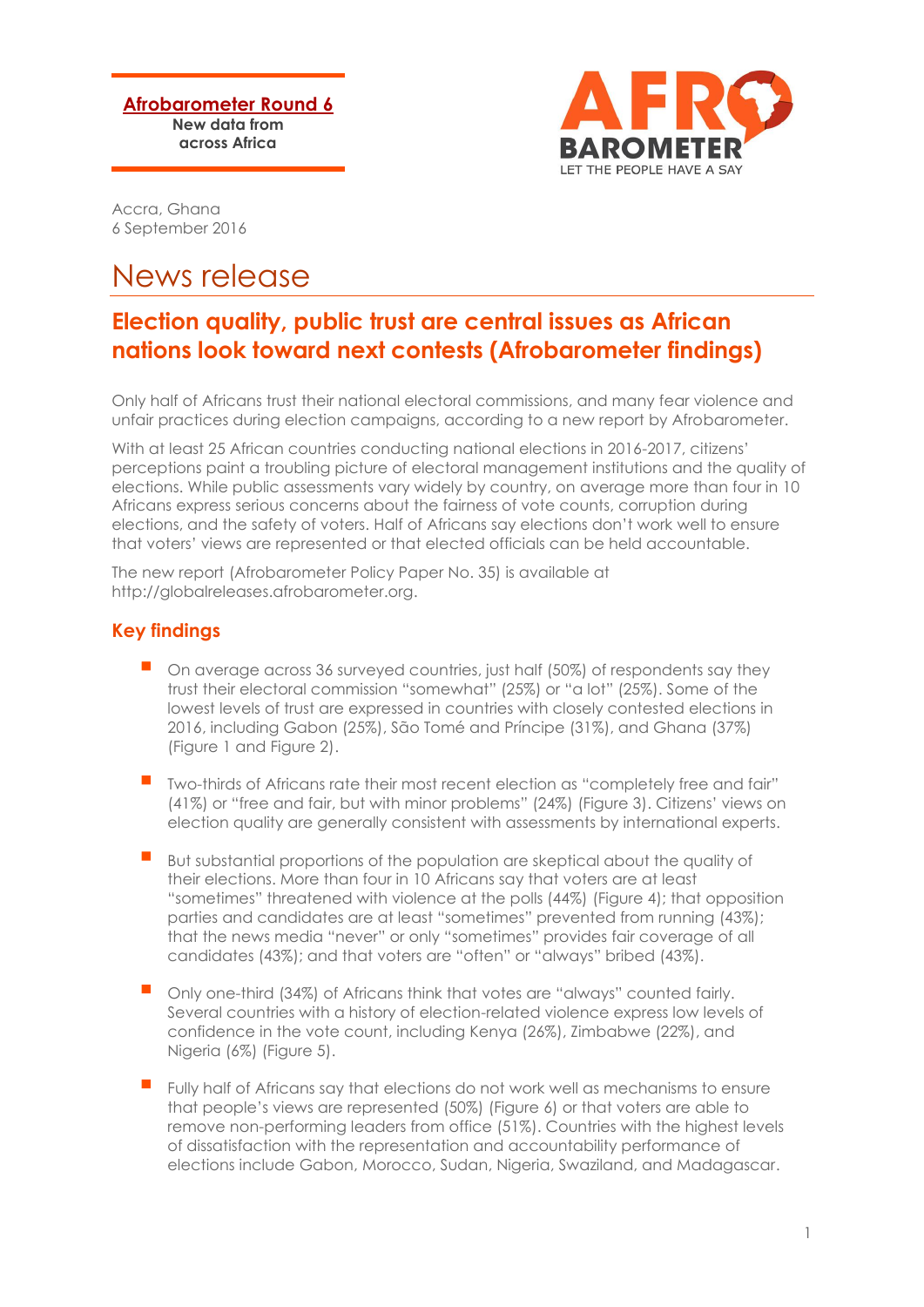

### **Afrobarometer**

Afrobarometer is a pan-African, non-partisan research network that conducts public attitude surveys on democracy, governance, economic conditions, and related issues across more than 30 countries in Africa. Five rounds of surveys were conducted between 1999 and 2013, and findings from Round 6 surveys (2014/2015) are currently being released. Afrobarometer conducts face-to-face interviews in the language of the respondent's choice with nationally representative samples that yield country-level results with margins of error of +/-2% (for samples of 2,400) or +/3% (for samples of 1,200) at a 95% confidence level.

Interested readers should visit [www.afrobarometer.org](http://www.afrobarometer.org/) for previous and upcoming releases.

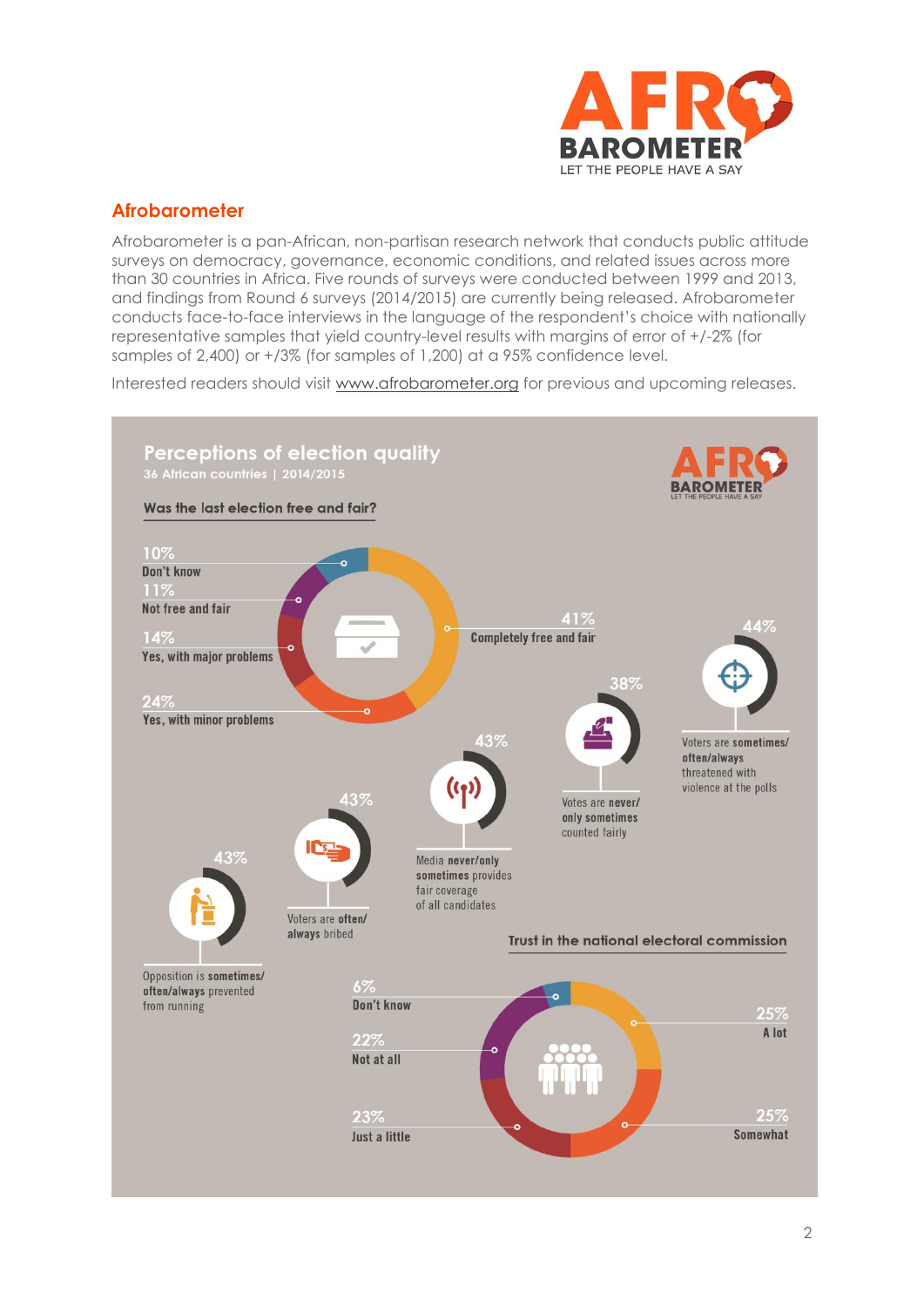

### **Figures**

**Figure 1: Trust in national electoral commissions** | 35 countries\* | 2014/2015



**Respondents were asked:** *How much do you trust each of the following, or haven't you heard enough about them to say: National Electoral* Commission? (*\* Question was not asked in Morocco.)*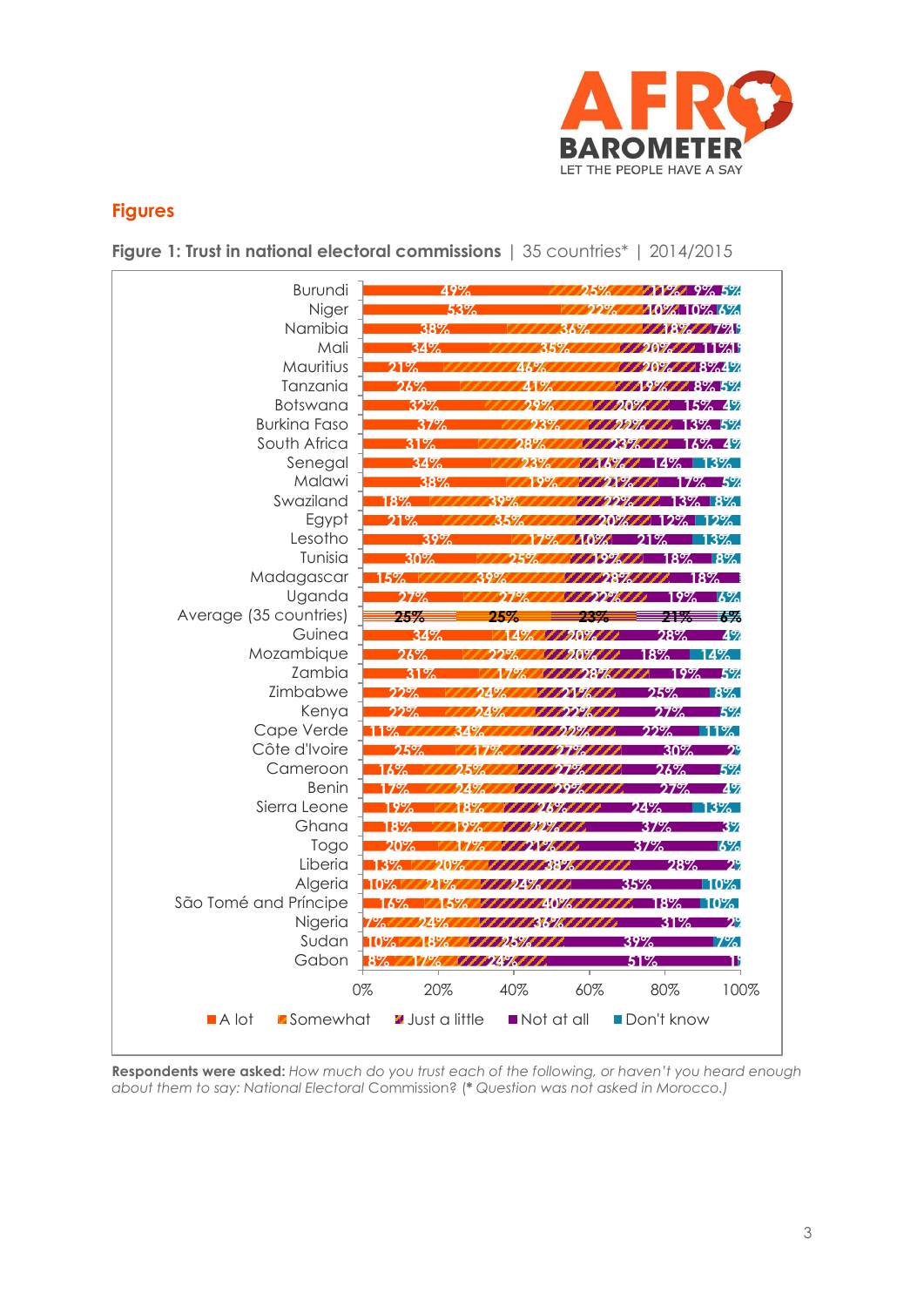



**Figure 2: Changes in public trust in national electoral commissions** | countries with largest decreases | 2005-2015

**Respondents were asked:** *How much do you trust each of the following, or haven't you heard enough about them to say: National Electoral Commission? (% who say "somewhat or "a lot")*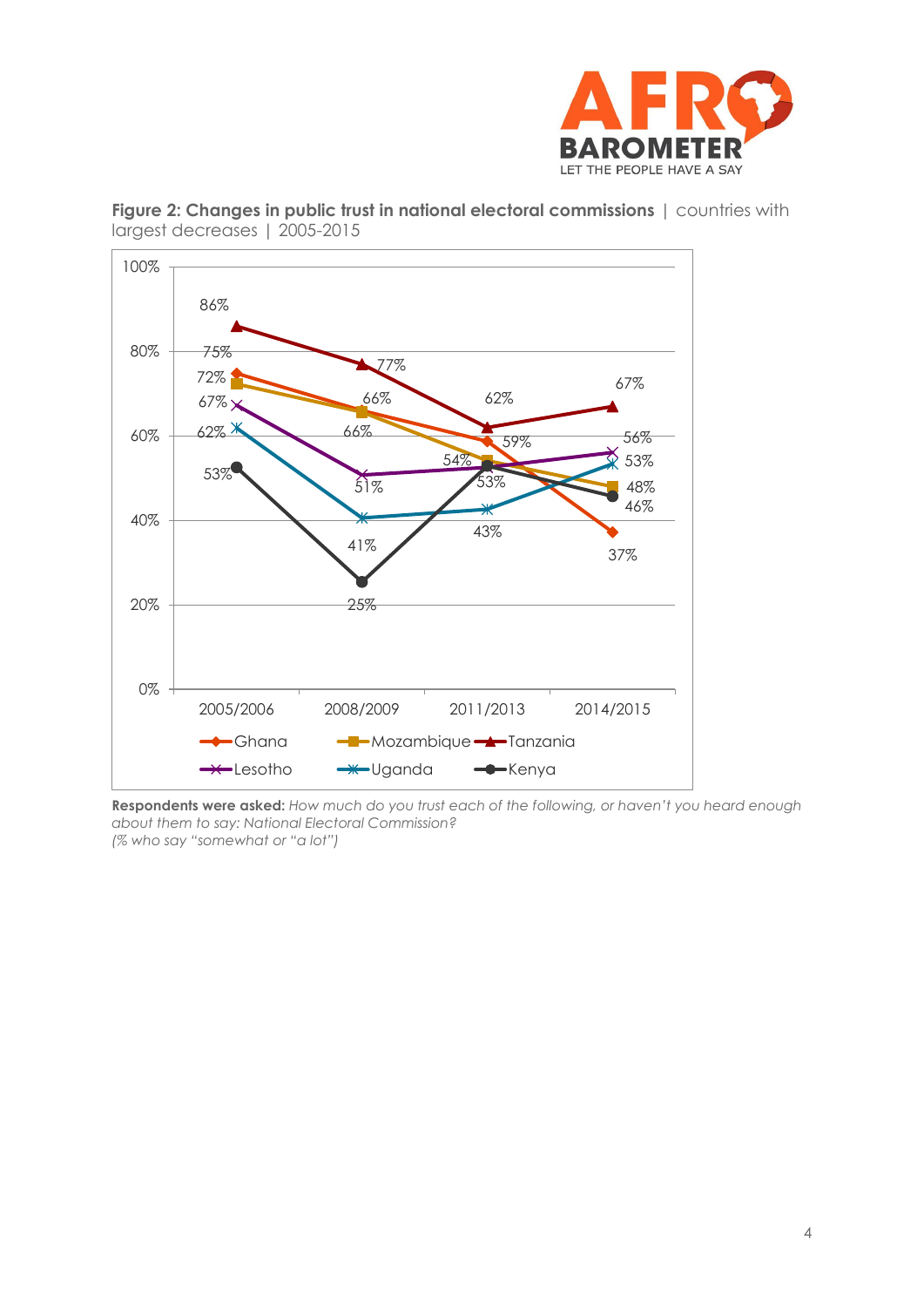

#### 29% 34% 37% 43% 46% 46% 52% 54% 55% 56% 56% 58% 60% 61% 62% 64% 65% 65% 67% 69% 69% 70% 70% 72% 75% 75% 76% 77% 78% 80% 81% 83% 83% 83% 84% 87% 91% 0% 20% 40% 60% 80% 100% Sudan Morocco Gabon Algeria Nigeria Ghana Mozambique Liberia Côte d'Ivoire Cape Verde Zimbabwe Cameroon Egypt Togo Kenya Burkina Faso Average Benin Guinea Uganda Sierra Leone Malawi Tunisia South Africa Lesotho Tanzania Swaziland Botswana Zambia Namibia Burundi Niger São Tomé and Príncipe Mali Madagascar Senegal Mauritius

### **Figure 3: Freeness and fairness of elections** | 36 countries | 2014/2015

**Respondents were asked:** *On the whole, how would you rate the freeness and fairness of the last national election, held in [20xx]?*

*(% who say "free and fair, but with minor problems" or "completely free and fair")*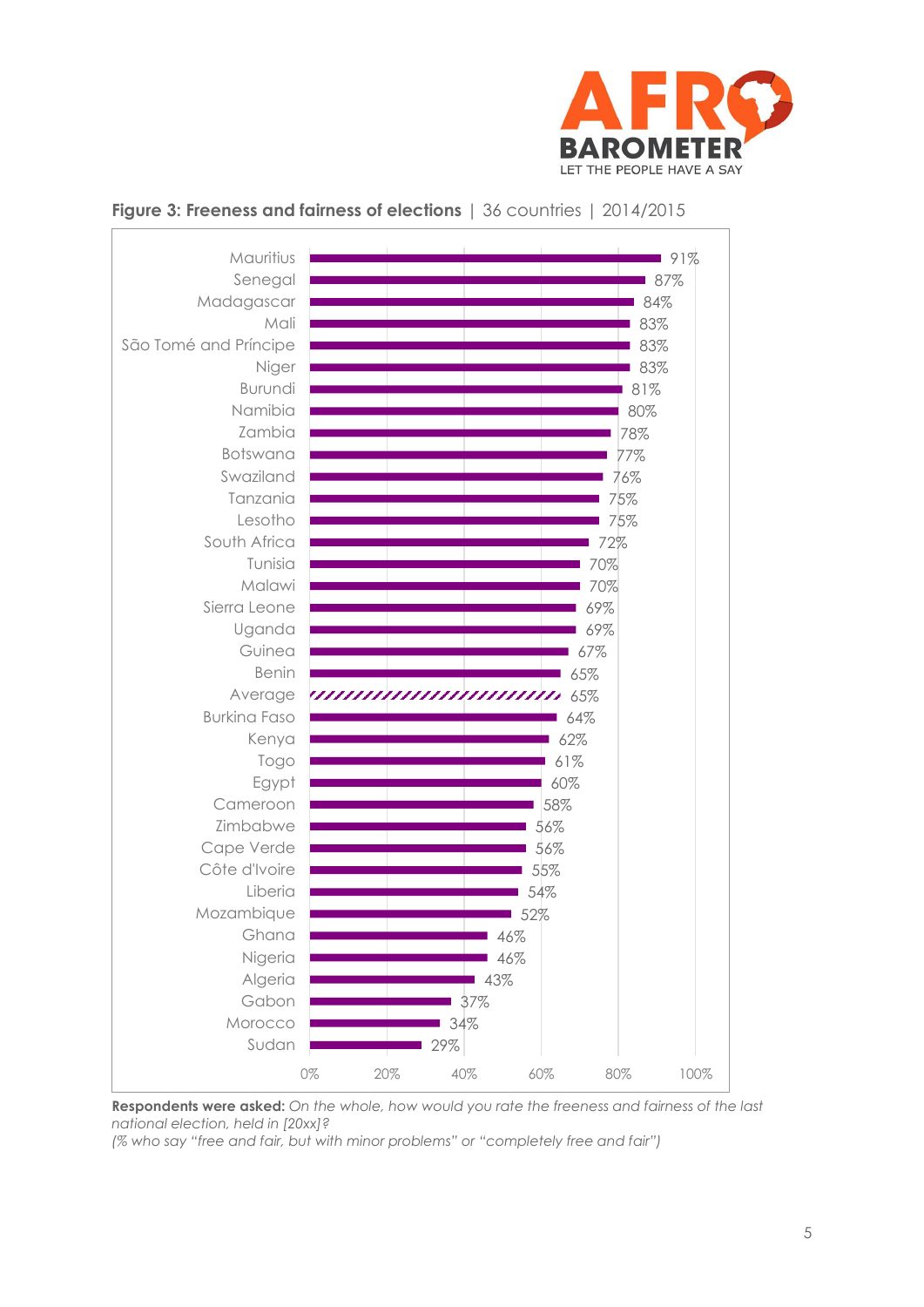

| Cape Verde<br>87%<br>Madagascar<br>86%<br>Mauritius<br>77%<br><b>Burkina Faso</b><br>75%<br>72%<br>Burundi<br>Botswana<br>71%<br>São Tomé and Príncipe<br>71%<br>Senegal<br>67%<br>Tunisia<br>65%<br>Namibia<br>65%<br>Mali<br>65%<br><b>Benin</b><br>64%<br>Ghana<br>63%<br>Lesotho<br>62%<br>South Africa<br>62%<br>Swaziland<br>61%<br>59%<br>Morocco<br>Cameroon<br>57%<br>Average<br>55%<br>Malawi<br>55%<br>Algeria<br>52%<br>Guinea<br>50%<br>Tanzania<br>48%<br>47%<br>Togo<br>Sierra Leone<br>46%<br>Zambia<br>44%<br>Sudan<br>42%<br>Zimbabwe<br>39% | 17%<br>24%<br>17%<br>26%<br>33%<br>30%<br>30%<br>24%<br>34%<br>28% | 9% 29<br>14% 19<br>21%<br>- 19<br>5%<br>18%<br>5%<br>21%<br>$7\%$<br>21%<br>5%<br>22%<br>8%<br>25%<br>$16\%$<br>3%<br>31%<br>$11\%$<br>24%<br>30%<br>$6\%$<br>12%<br><u> 19%</u><br>5%<br>31%<br>$12\%$<br>4%<br>$9\%$<br>13%<br>20%<br>$7\%$ |
|----------------------------------------------------------------------------------------------------------------------------------------------------------------------------------------------------------------------------------------------------------------------------------------------------------------------------------------------------------------------------------------------------------------------------------------------------------------------------------------------------------------------------------------------------------------|--------------------------------------------------------------------|-----------------------------------------------------------------------------------------------------------------------------------------------------------------------------------------------------------------------------------------------|
|                                                                                                                                                                                                                                                                                                                                                                                                                                                                                                                                                                |                                                                    |                                                                                                                                                                                                                                               |
|                                                                                                                                                                                                                                                                                                                                                                                                                                                                                                                                                                |                                                                    |                                                                                                                                                                                                                                               |
|                                                                                                                                                                                                                                                                                                                                                                                                                                                                                                                                                                |                                                                    |                                                                                                                                                                                                                                               |
|                                                                                                                                                                                                                                                                                                                                                                                                                                                                                                                                                                |                                                                    |                                                                                                                                                                                                                                               |
|                                                                                                                                                                                                                                                                                                                                                                                                                                                                                                                                                                |                                                                    |                                                                                                                                                                                                                                               |
|                                                                                                                                                                                                                                                                                                                                                                                                                                                                                                                                                                |                                                                    |                                                                                                                                                                                                                                               |
|                                                                                                                                                                                                                                                                                                                                                                                                                                                                                                                                                                |                                                                    |                                                                                                                                                                                                                                               |
|                                                                                                                                                                                                                                                                                                                                                                                                                                                                                                                                                                |                                                                    |                                                                                                                                                                                                                                               |
|                                                                                                                                                                                                                                                                                                                                                                                                                                                                                                                                                                |                                                                    |                                                                                                                                                                                                                                               |
|                                                                                                                                                                                                                                                                                                                                                                                                                                                                                                                                                                |                                                                    |                                                                                                                                                                                                                                               |
|                                                                                                                                                                                                                                                                                                                                                                                                                                                                                                                                                                |                                                                    |                                                                                                                                                                                                                                               |
|                                                                                                                                                                                                                                                                                                                                                                                                                                                                                                                                                                |                                                                    |                                                                                                                                                                                                                                               |
|                                                                                                                                                                                                                                                                                                                                                                                                                                                                                                                                                                |                                                                    |                                                                                                                                                                                                                                               |
|                                                                                                                                                                                                                                                                                                                                                                                                                                                                                                                                                                |                                                                    |                                                                                                                                                                                                                                               |
|                                                                                                                                                                                                                                                                                                                                                                                                                                                                                                                                                                |                                                                    |                                                                                                                                                                                                                                               |
|                                                                                                                                                                                                                                                                                                                                                                                                                                                                                                                                                                |                                                                    |                                                                                                                                                                                                                                               |
|                                                                                                                                                                                                                                                                                                                                                                                                                                                                                                                                                                |                                                                    |                                                                                                                                                                                                                                               |
|                                                                                                                                                                                                                                                                                                                                                                                                                                                                                                                                                                |                                                                    |                                                                                                                                                                                                                                               |
|                                                                                                                                                                                                                                                                                                                                                                                                                                                                                                                                                                |                                                                    |                                                                                                                                                                                                                                               |
|                                                                                                                                                                                                                                                                                                                                                                                                                                                                                                                                                                |                                                                    |                                                                                                                                                                                                                                               |
|                                                                                                                                                                                                                                                                                                                                                                                                                                                                                                                                                                |                                                                    |                                                                                                                                                                                                                                               |
|                                                                                                                                                                                                                                                                                                                                                                                                                                                                                                                                                                |                                                                    | 23%                                                                                                                                                                                                                                           |
|                                                                                                                                                                                                                                                                                                                                                                                                                                                                                                                                                                | 46%                                                                | 5%                                                                                                                                                                                                                                            |
|                                                                                                                                                                                                                                                                                                                                                                                                                                                                                                                                                                | 31%                                                                | 22%                                                                                                                                                                                                                                           |
|                                                                                                                                                                                                                                                                                                                                                                                                                                                                                                                                                                | 29%                                                                | 17%                                                                                                                                                                                                                                           |
|                                                                                                                                                                                                                                                                                                                                                                                                                                                                                                                                                                | 32%                                                                | 22%                                                                                                                                                                                                                                           |
|                                                                                                                                                                                                                                                                                                                                                                                                                                                                                                                                                                | 41%                                                                | 11%                                                                                                                                                                                                                                           |
|                                                                                                                                                                                                                                                                                                                                                                                                                                                                                                                                                                | 36%                                                                | 25%                                                                                                                                                                                                                                           |
| Mozambique<br>36%                                                                                                                                                                                                                                                                                                                                                                                                                                                                                                                                              | 47%                                                                | $10\%$                                                                                                                                                                                                                                        |
| Uganda<br>36%<br>31%                                                                                                                                                                                                                                                                                                                                                                                                                                                                                                                                           |                                                                    | 32%                                                                                                                                                                                                                                           |
| Gabon<br>35%                                                                                                                                                                                                                                                                                                                                                                                                                                                                                                                                                   | 41%                                                                | 23%                                                                                                                                                                                                                                           |
| Kenya<br>33%                                                                                                                                                                                                                                                                                                                                                                                                                                                                                                                                                   | 42%                                                                | 24%                                                                                                                                                                                                                                           |
| Liberia<br>$32\%$                                                                                                                                                                                                                                                                                                                                                                                                                                                                                                                                              | 54%                                                                | 11%                                                                                                                                                                                                                                           |
| Egypt<br>30%                                                                                                                                                                                                                                                                                                                                                                                                                                                                                                                                                   | 52%                                                                | 12%                                                                                                                                                                                                                                           |
| Côte d'Ivoire<br>28%<br>38%                                                                                                                                                                                                                                                                                                                                                                                                                                                                                                                                    |                                                                    | 33%                                                                                                                                                                                                                                           |
| Nigeria<br>57%<br>18%                                                                                                                                                                                                                                                                                                                                                                                                                                                                                                                                          |                                                                    | 24%                                                                                                                                                                                                                                           |
| 0%<br>20%<br>40%                                                                                                                                                                                                                                                                                                                                                                                                                                                                                                                                               | 60%                                                                | 80%<br>100%                                                                                                                                                                                                                                   |

### **Figure 4: Fear during election campaigns** | 36 countries | 2014/2015

 $\overline{1}$ 

**Respondents were asked:** *During election campaigns in this country, how much do you personally fear becoming a victim of political intimidation or violence?*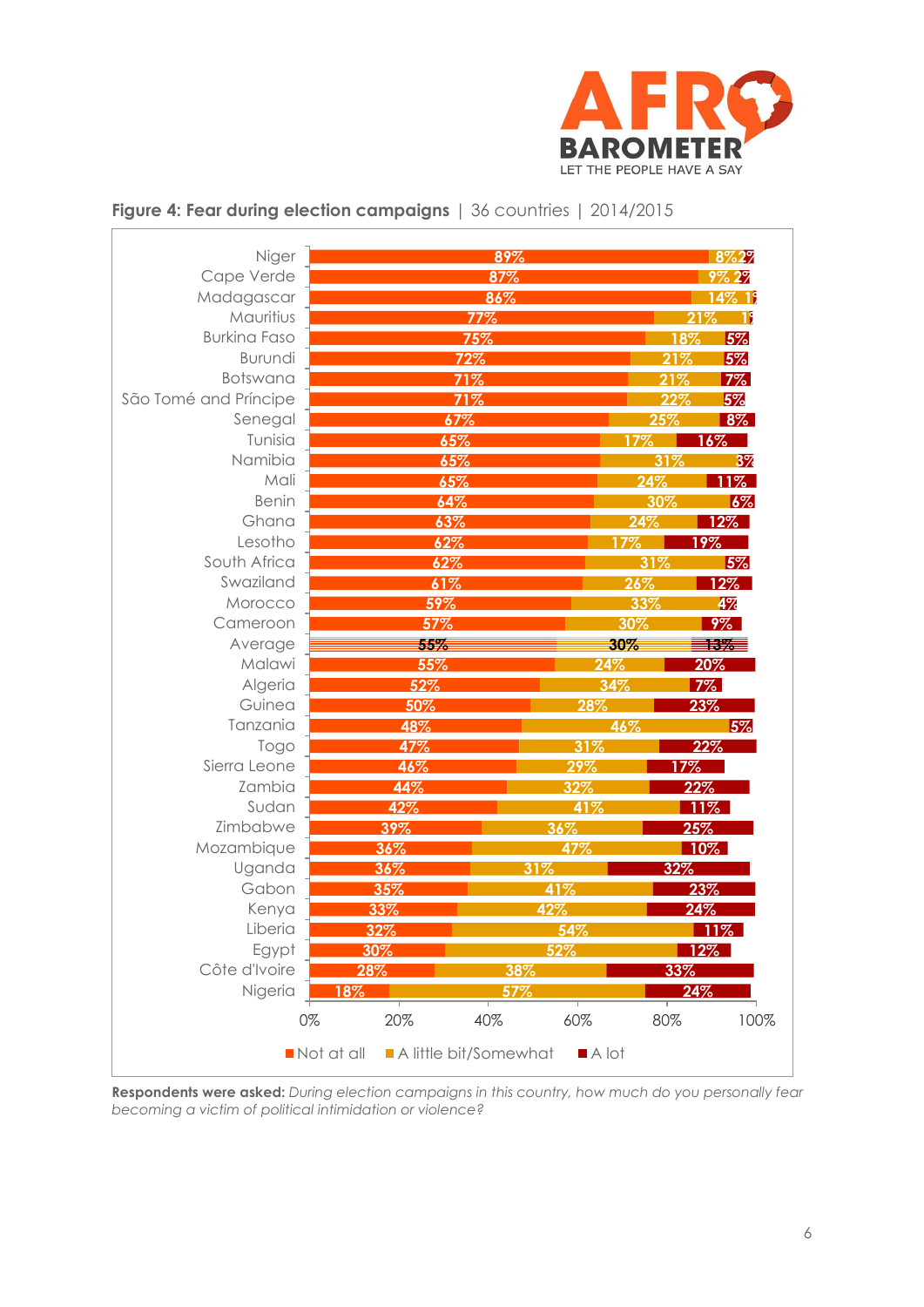



### **Figure 5: Fairness of the vote count** | 36 countries | 2014/2015

**Respondents were asked:** *In your opinion, how often do the following things occur in this country's elections: Votes are counted fairly?*